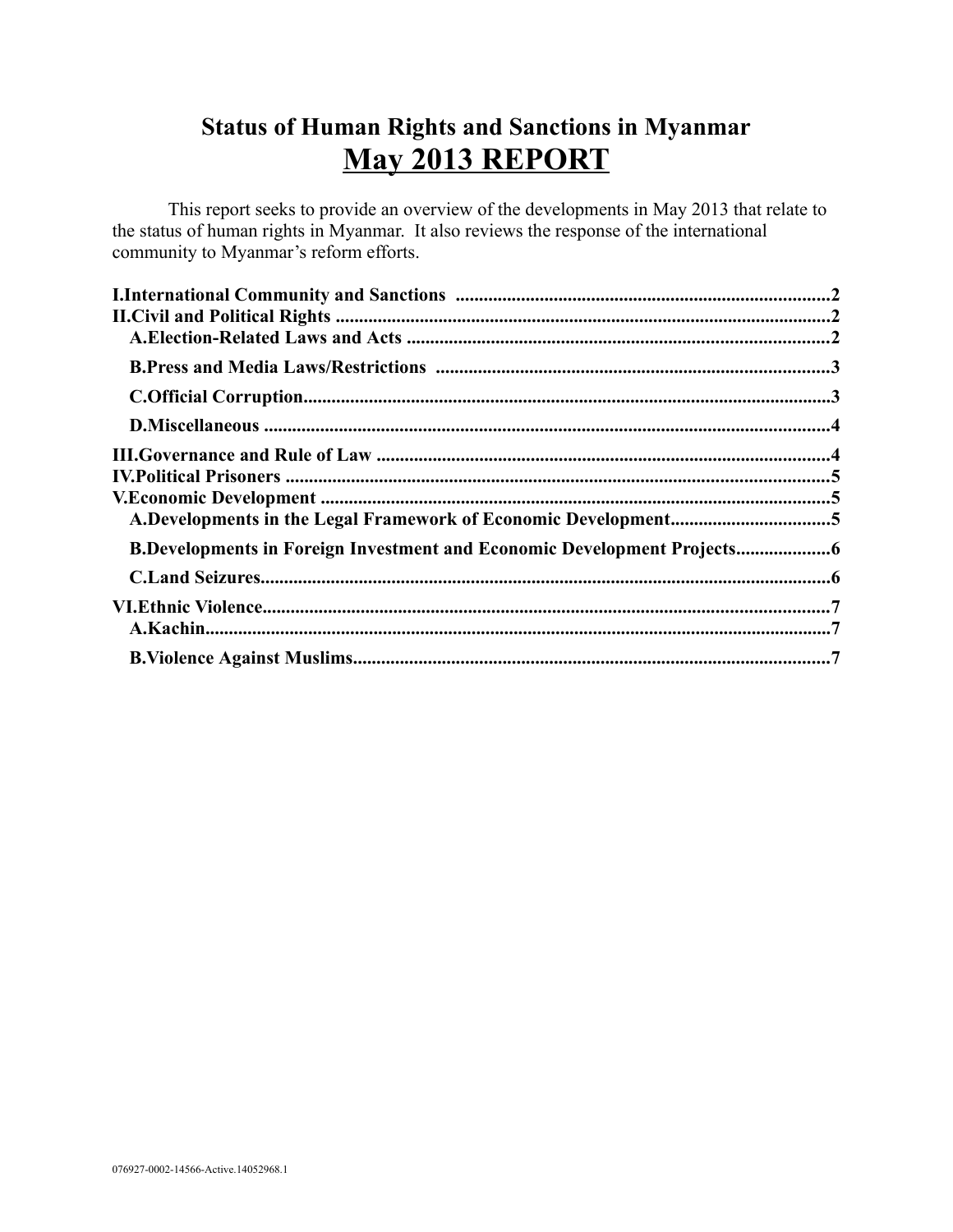#### <span id="page-1-0"></span>**I. International Community and Sanctions**

Burmese President Thein Sein made a historic visit to the White House in May that reflects the increasingly accommodative stance of the U.S. toward Burma in light of its political and economic reforms.

After meeting at the White House with President Sein, a key U.S. Senator, minority leader Mitch McConnell, stated that he would not support the renewal of a law which allows the President to reinstate sanctions on Burma, including an import ban.<sup>1</sup> McConnell noted that a renewal of the law would be a "slap in the face" to reformists and would embolden those who want to slow or reverse the country's democratic changes.<sup>2</sup> Currently the U.S. has only suspended sanctions against Myanmar and McConnell—who has been a strong backer of the Burmese opposition—believes that if Congress does not renew the law the White House could not reinstate the import ban on Burmese products even if it chose to.<sup>3</sup> Despite criticisms that this would reduce U.S. diplomatic leverage, McConnell noted that the still-in-place ban on the importation of Burmese gems would continue to provide the U.S. with diplomatic leverage.<sup>4</sup> He also noted that without lifting the sanctions U.S. businesses would lose out on opportunities to competitors in other countries that already have lifted trade restrictions on Burma.<sup>5</sup>

President Sein's visit also resulted in a trade agreement between the U.S. and Burma. Although the details of the agreement were not released, it aims in part to "identify initiatives that support the ongoing reform program in Myanmar and promote inclusive development that benefits its people including the poorest segments of the population."<sup>6</sup> Furthermore, earlier in May the U.S. lifted a sweeping ban on visas for Burmese officials in a move the State Department indicated was intended to "to strengthen and encourage further reform."<sup>7</sup> This move lifts restrictions on traveling to the United States that had been applied to hundreds of military officers and other officials who were part of the country's military dictatorship, as well as their families.

The easing of EU sanctions on Burma proceeded as expected in May. Early in the month, the EU officially repealed all remaining asset freezes and financial sanctions against the country (implementing a decision already reached last month), thereby leaving in place only an arms embargo and embargo against the export to Burma of goods which might be used for internal repression (also technical assistance, financing or financial assistance in respect of such goods also remains prohibited).<sup>8</sup> This means that outside these limited categories trade with Burma will not violate EU laws.

Myanmar also hosted a state visit by Japanese Prime Minister Shinzo Abe.<sup>9</sup> During the visit, the Japanese government also continued to signal its strong commitment to its relationship with Myanmar, cancelling the remaining approximately \$1.75 billion in debt owed to it by Burma and extending a new \$628 million loan.<sup>10</sup>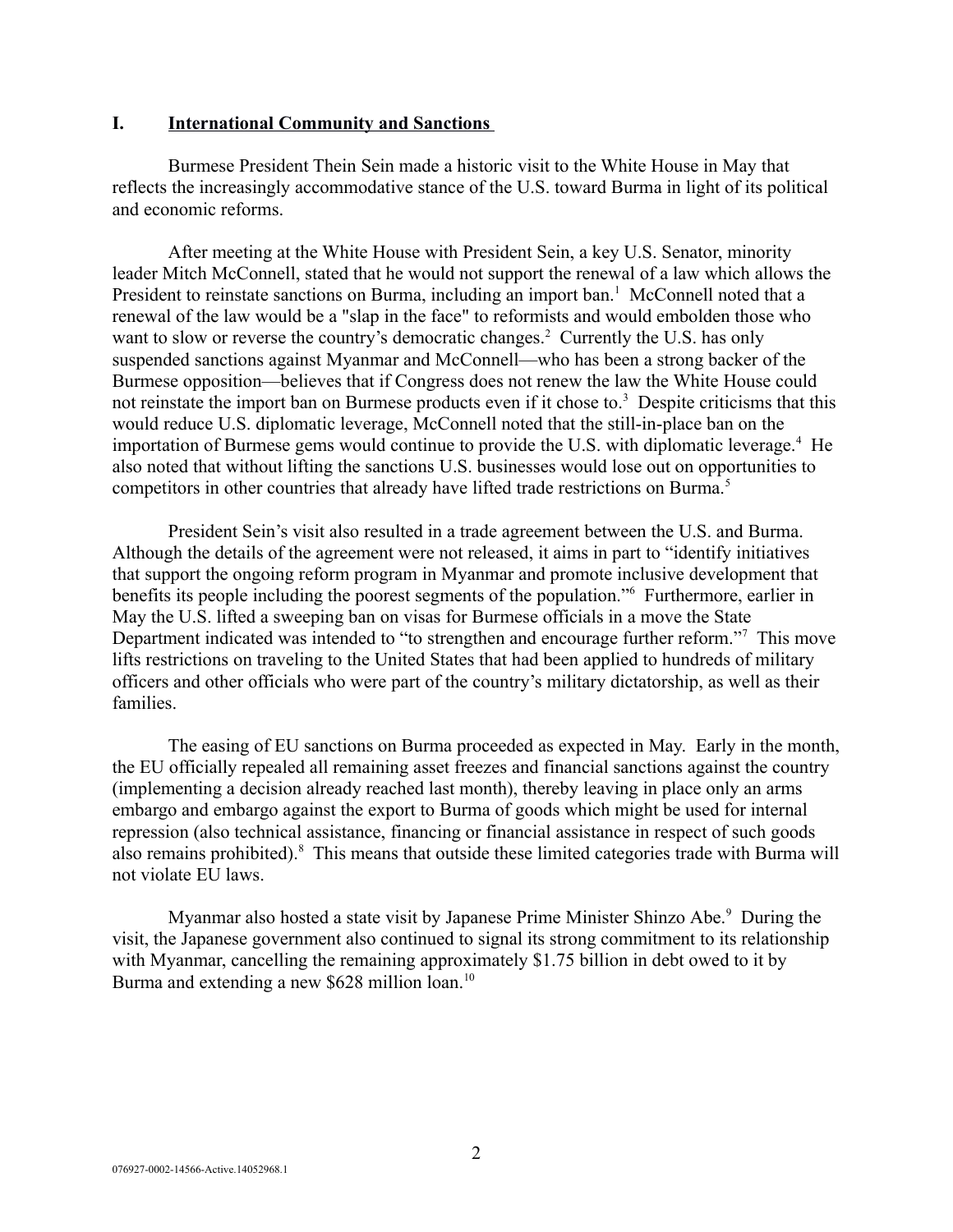## **II. Civil and Political Rights**

#### <span id="page-2-2"></span><span id="page-2-1"></span>**A. Election-Related Laws and Acts**

In advance of the country's 2015 election, there have been reports of public and private disputes undermining free and fair elections. The Myanmar Union Election Commission refused to approve the member registration of executive members of the Democracy and Human Rights party who identified themselves as Rohingya, an ethnic minority race.<sup>11</sup> The Election Commission has stated that it will not accept Rohingya in any submission, including party membership for the 2015 election, because the Rohingya are not on the list of ethnicities approved for national citizenship.

The National League of Democracy (NLD), Myanmar's leading opposition party, complained to the Election Commission that its 58 members in a village in Shan State were forced at gunpoint by a militia affiliated with Pao National Organization (PNO), an ethnic group, to resign from the party.<sup>12</sup> The incident arose after the PNO militia reportedly confiscated local villagers' land and the NLD worked to help people obtain their land back. The NLD requested protection from the government.

#### <span id="page-2-0"></span>**B. Press and Media Laws/Restrictions**

Private newspapers, free to print dailies for the first time since 1964, face operational and legal struggles. For example, private newspapers are not able to cover certain state functions in-person, while their state-run counterparts are invited to cover state events.<sup>13</sup>

Moreover, censorship remains a critical issue. At a May 6, 2013 conference celebrating press freedom, Myanmar's Information Minister Aung Kyi stated that he envisions a "socially responsible" model of journalism rather than that of a "libertarian." While ambiguous, this statement hints at continued press censorship, which persists despite recent reforms.

The Central Supervisory Committee for Registration and Distribution of Printers and Publishers recently issued a series of warnings to private newspapers for unethical reporting, while state-run papers have not received warnings for publishing similar content.<sup>14</sup> In one case, a private publication received a warning for revealing the name, address and photo of a rape victim, contravening the Myanmar Child Law. However, the state-run Myanma Alin Daily has also published the names of rape victims without receiving warnings.

The Daily Eleven newspaper reported that trucks carrying its newspapers have been banned from passing through the highway between Yangon and Mandalay.<sup>15</sup> The Daily Eleven had published an editorial criticizing the quality and standards of the highway after a bus accident on the road killed 11 people.

Myanmar's parliament is investigating a blogger known as "Dr. Seik Phwar," an anonymous critic of the government who posted articles with titles such as "Is parliament above the law?" on a blog entitled "Voice of Myanmar."<sup>16</sup> An investigative commission of Parliament announced that it would reveal Dr. Seik Phwar's identity in the coming future.<sup>17</sup>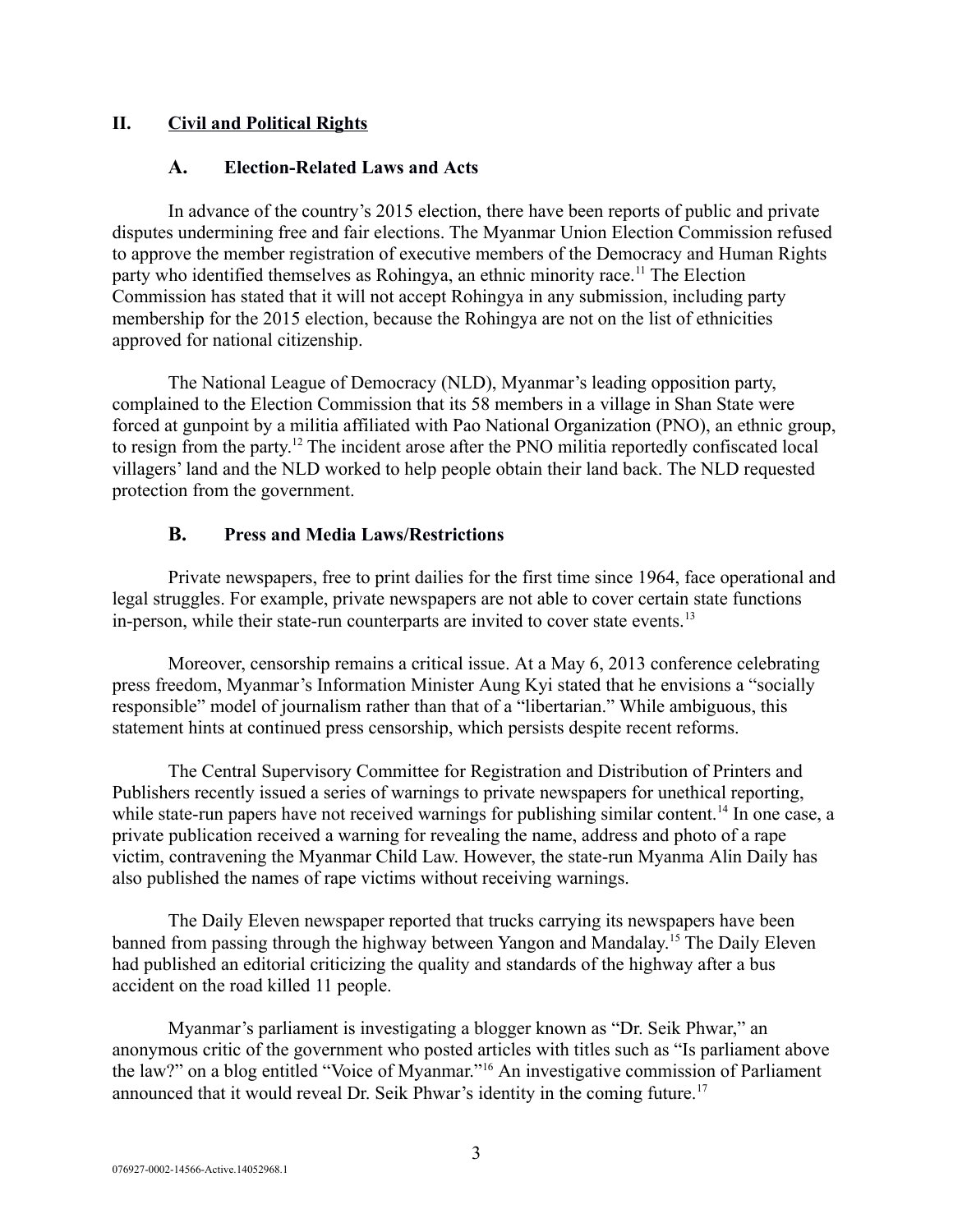Media continues to suffer from self-censorship. Shawn Crispin, the Southeast Asia representative of the Committee to Protect Journalists, interviewed dozens of Burmese journalists and concluded that they censor themselves because some of the laws that were used in the past to imprison and prosecute journalists are still in effect.<sup>18</sup> For example, ethnic journalists complain that they are unable to report freely on internal conflicts because of a ban on contact with "illegal organisations."<sup>19</sup> According to Crispin, the government is "effectively trying to create a situation where they hope journalists and newspapers will self-censor themselves for fear that they could lose their license. … This is the new order of media control."<sup>20</sup>

Nevertheless, there have been some positive developments in the area of press freedom. In our March and April reports, we discussed the Printers and Publishers Registration Law, a bill that would bar publishers from printing articles that oppose and violate the military-drafted 2008 constitution and articles that could undermine "law and order and incite unrest." Journalists in dialogue with the government over the bill recently reported that the government has been responsive to their concerns and has pledged to revise articles of the bill that give the Ministry of Information broad powers to grant and revoke publication licenses.<sup>21</sup> On May 3, 2012, Reporters Without Borders released its annual list of "predators of freedom of information," leaders who are "responsible for the worst abuses against the news media and journalists."<sup>22</sup> President Thein Sein was dropped from the list this year because jailed journalists have been freed and prior censorship has been reduced.

# <span id="page-3-0"></span>**C. Official Corruption**

Revenue Watch Institute, an American NGO, released a report ranking Myanmar as the worst country in the world in terms of natural resource governance.<sup>23</sup> The report assesses four components: the transparency and accountability of the institutional and legal setting; disclosure reporting practices; safeguards and quality controls guarding against conflicts of interest; and the broader enabling environment. The report noted that:

Almost no information is available on the management of the extractive sector. Myanmar has no freedom of information law, and environmental and social impact assessments are not required. Even experts and those working directly with policymakers know very little about the inner workings of the system. It is unclear which authority receives payments from extractive companies. It is widely assumed that corruption is rampant in the sector and that much of the country's resource revenues have been diverted to the foreign bank accounts of a few government officials.<sup>24</sup>

Additionally, the government-owned Myanmar Oil and Gas Enterprise ranked second-to-last among state-owned companies.

The government reportedly granted dozens of tax-exempt car licenses to leaders of the ethnic minority rebel group Karen National Union  $(KNU)$ <sup>25</sup> Without the licenses, ethnic minorities without Burmese ID cards are unable to purchase cars on their own. With the government and the KNU engaged in peace talks amid violence between Myanmar and the Karen tribe, the move is seen by some to be bribery of the Karen leadership. The general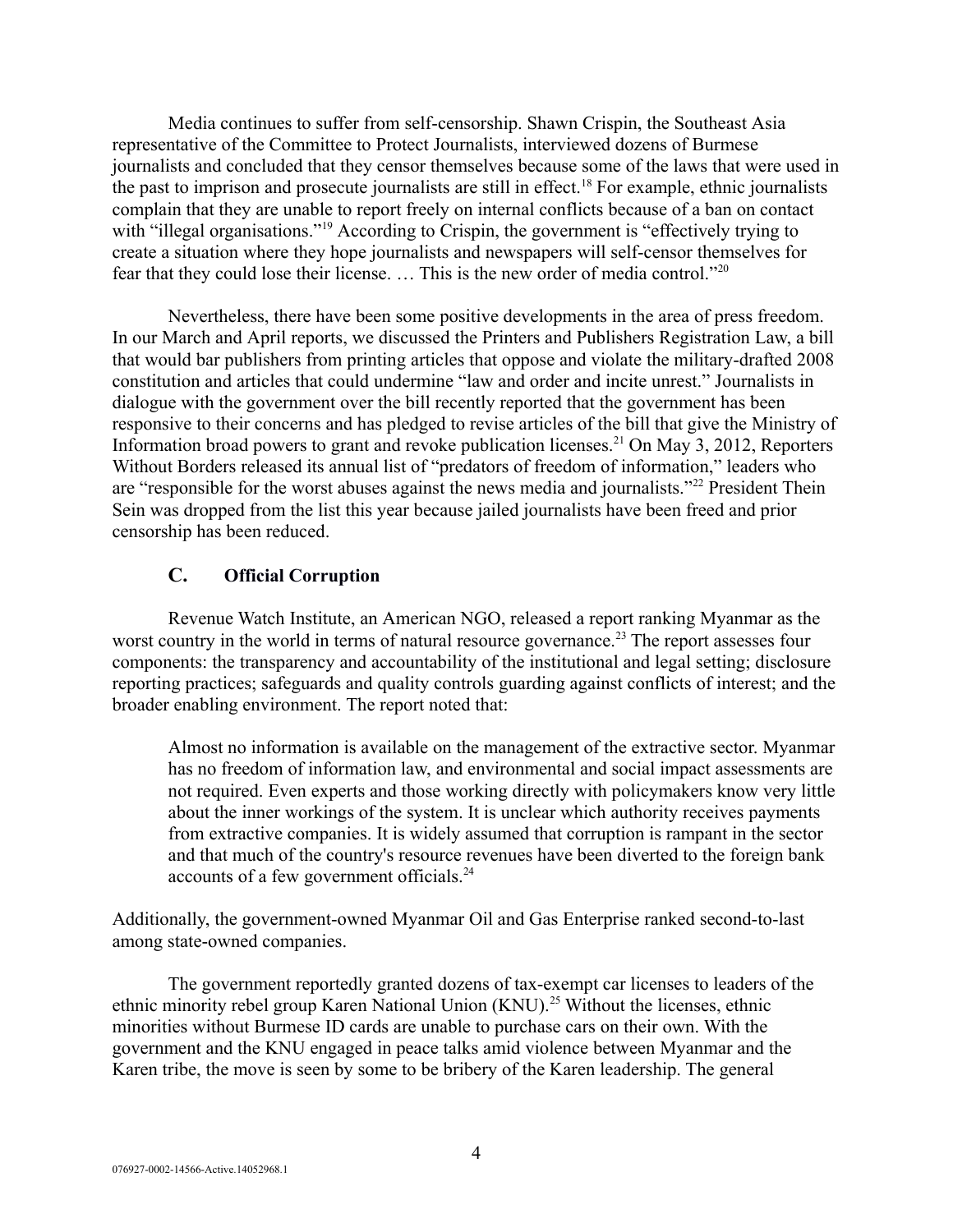secretary of KNU said that all ethnic rebel groups who had signed ceasefire agreements with the government in the last year were granted car licenses.

A longstanding source of insidious corruption in Myanmar has been the country's education system. Underpaid public school teachers often solicit bribes from students for extra tutoring that guarantees passage through the school system.<sup>26</sup> On May 29, 2013 the Ministry of Education issued a directive warning school administrators that asking for cash donations from students is prohibited.<sup>27</sup> Primary school education is free and middle and high school students must pay for textbooks, school fees and parent-teacher association fees, which must be in an amount approved by the Ministry of Education.

Myanmar's Money Laundering Law, passed in 2002 by the military-run administration, is set to be amended.<sup>28</sup> While the current law prohibits illegally converting, transferring or concealing money obtained from corruption and illegal activities, it is considered ineffective and not well known.

# <span id="page-4-1"></span>**D. Miscellaneous**

While a Burmese NGO is organizing the country's first Internet Freedom Forum, Human Rights Watch ("HRW") expressed concern that surveillance and censorship of mobile phone users could grow as the country gears up for mobile phone network license auctions.<sup>29</sup> HRW encouraged various bidders to make public commitments regarding what they would do to avoid becoming complicit in human rights abuses.<sup>30</sup> Specifically, HRW encouraged telecommunications firms to press Burma's government to bring its telecommunications laws into compliance with international rights standards.<sup>31</sup> Among HRW's concerns are that Burma's draft telecommunication law would allow for prison sentences of up to 15 years for Internet users who threaten law and order; stir up communal tensions; act against national security, national solidarity or the national economy; or share state secrets.<sup>32</sup> Burmese officials have pledged to amend the draft to address these concerns.<sup>33</sup> Of course, given the level of competition for the licenses—more than 90 international companies and consortia have expressed interest $34$  the Burmese government is unlikely to be pushed too hard by any companies.

Despite the overall opening up of relations between the U.S. and Burma, a U.S. government commission—the Commission on International Religious Freedoms (a bipartisan advisory board)—has recommended that Burma remain on a State Department blacklist of 15 governments in the world that are responsible for "systematic, ongoing, egregious violations of freedom of religion."<sup>35</sup> The repression identified by the report includes victims of various faith traditions, including Christian ethnic groups, Muslim minorities and some Buddhist monks involved in political activities.<sup>36</sup> The Commission expressed particular concern about treatment of the Rohingya.<sup>37</sup> However, these concerns did not prevent the significant easing of restrictions against Myanmar that took place in May described above.

# <span id="page-4-0"></span>**III. Governance and Rule of Law**

This month, a delegation of 25 Myanmar parliamentarians went on a 5-day visit to Singapore.<sup>38</sup> The trip is the first parliamentary exchange between Myanmar and Singapore.<sup>39</sup> In particular, the delegates hope to learn more about Singapore's model of governance, by meeting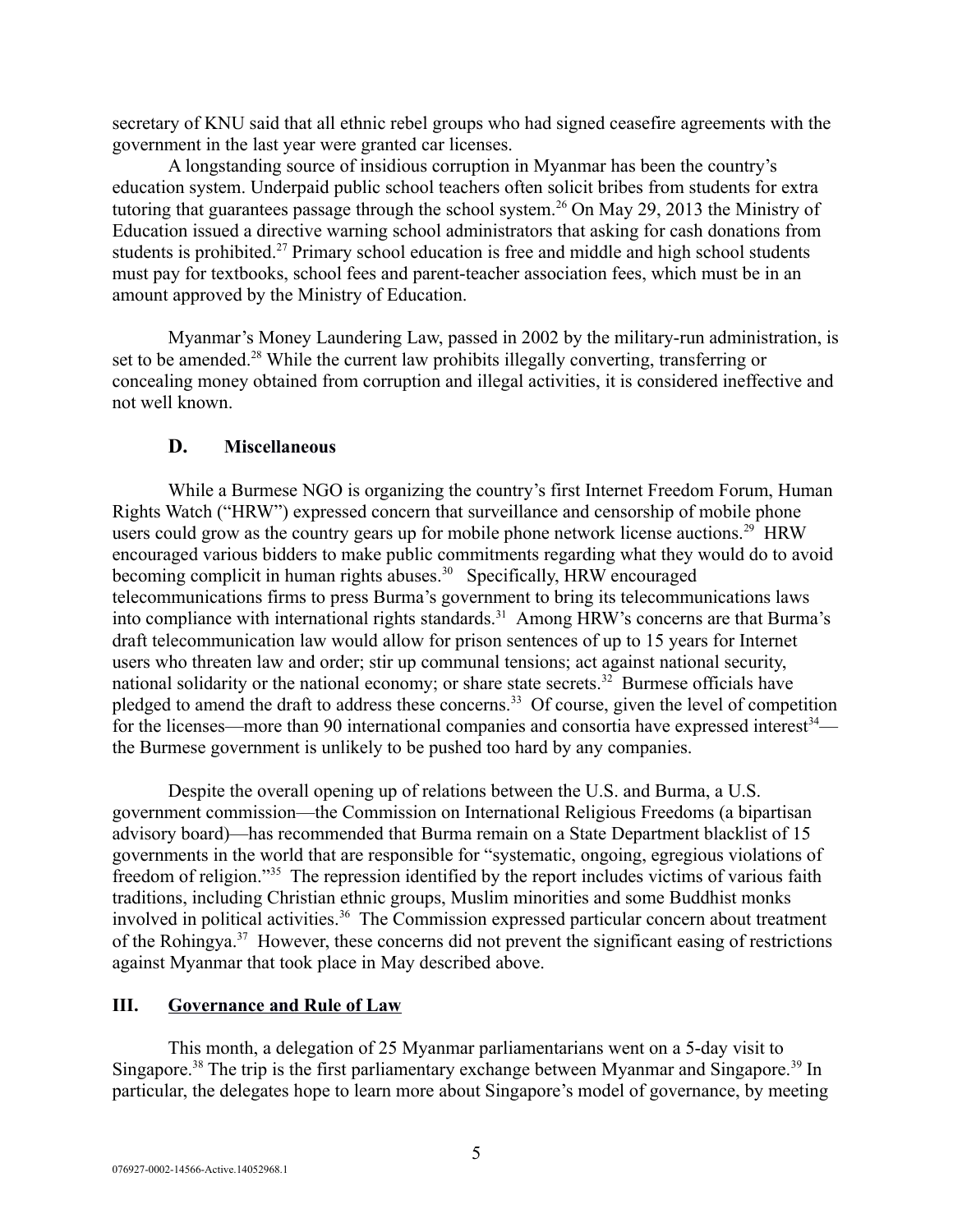with senior officials from Singapore's Ministry of Foreign Affairs, the Ministry of Trade, the Housing and Development Board, and other government agencies.<sup>40</sup> In addition, the trip will help broaden the relationship between Singapore and Myanmar.

On the legal front, Chief Justice of the Supreme Court, Tun Tun OO, recognized that the current legal system is in need of changes and reforms. The Chief Justice emphasized the importance of courts' independence and "has instructed all courts in all parts of the country to handle all legal cases in accord with legal procedures."<sup>41</sup> He further noted that although the Supreme Court often receives complaint letters challenging the fairness of courts all over the country, the incompleteness of evidence makes it difficult for the Court to submit the complaints to the parliament for investigation. $42$ 

The Chief Justice's concerns are echoed by legal experts' observations of Myanmar's court system. Despite Myanmar's progress in other areas, the judiciary system lags behind because it is still swayed and manipulated by the administrative pillar due to bribery and corruption.<sup>43</sup> This occurrence deviates from Section  $11(A)$  of Myanmar's Constitution, which states: "The three branches of sovereign power namely; legislative power, executive power and judicial power are separated, to the extent possible, and exert reciprocal control, check and balance among themselves."<sup>44</sup> Moreover, the Rule of Law committee has received a total of 7,000 complaint letters, while the Judicial and Legal Affairs Committee received around 1600 letters.<sup>45</sup> Most of these complaint letters focus on the malfunction of courts, particularly on land confiscation issues.<sup>46</sup> In fact, Thein Nyunt, a member of the Rule of Law committee, stressed that "judges' ignorance of the stated laws need to be examined and disclosed," and that the "judiciary has to be changed."<sup>47</sup> A high court lawyer also opined that judicial corruption improved under the new civil government; however, further reform of the judicial system is still crucial.<sup>48</sup> Fortunately, legal reform is budding: the Rule of Law Committee recently reported to the parliament regarding the administrations' improper influence on the judiciary and it hopes to make the first step towards reform of the court system.<sup>49</sup>

#### <span id="page-5-0"></span>**IV. Political Prisoners**

Burma's President Thein Sein pardoned at least 20 political prisoners on Friday, May 17<sup>th</sup>. This move came just ahead of an historic visit to the United States that will showcase improved relations between Myanmar and the United States.<sup>50</sup> Additionally, Ye Aung, a member of the government's political prisoner scrutiny committee, indicated that more releases are expected, although he did not indicate how many.<sup>51</sup> "It has become a pattern for prison amnesties to coincide with high-profile international or regional meetings as a way of highlighting the government's benevolent policies."<sup>52</sup> For example, President Thein Sein pardoned 93 prisoners, including approximately 59 political prisoners, in April, just a day after the EU lifted sanctions against Burma.<sup>53</sup>

Earlier in the month, a Burmese social activist who had previously been released as a political prisoner was forced to serve out the remainder of his prison sentence, highlighting the continuing threat to activists even as the country transforms its rule of law.<sup>54</sup> Nay Myo Zin was one of 591 political prisoners released under a presidential pardon in January 2012.<sup>55</sup> His release, however, like that of all former political prisoners, was conditional: "[a]ccording to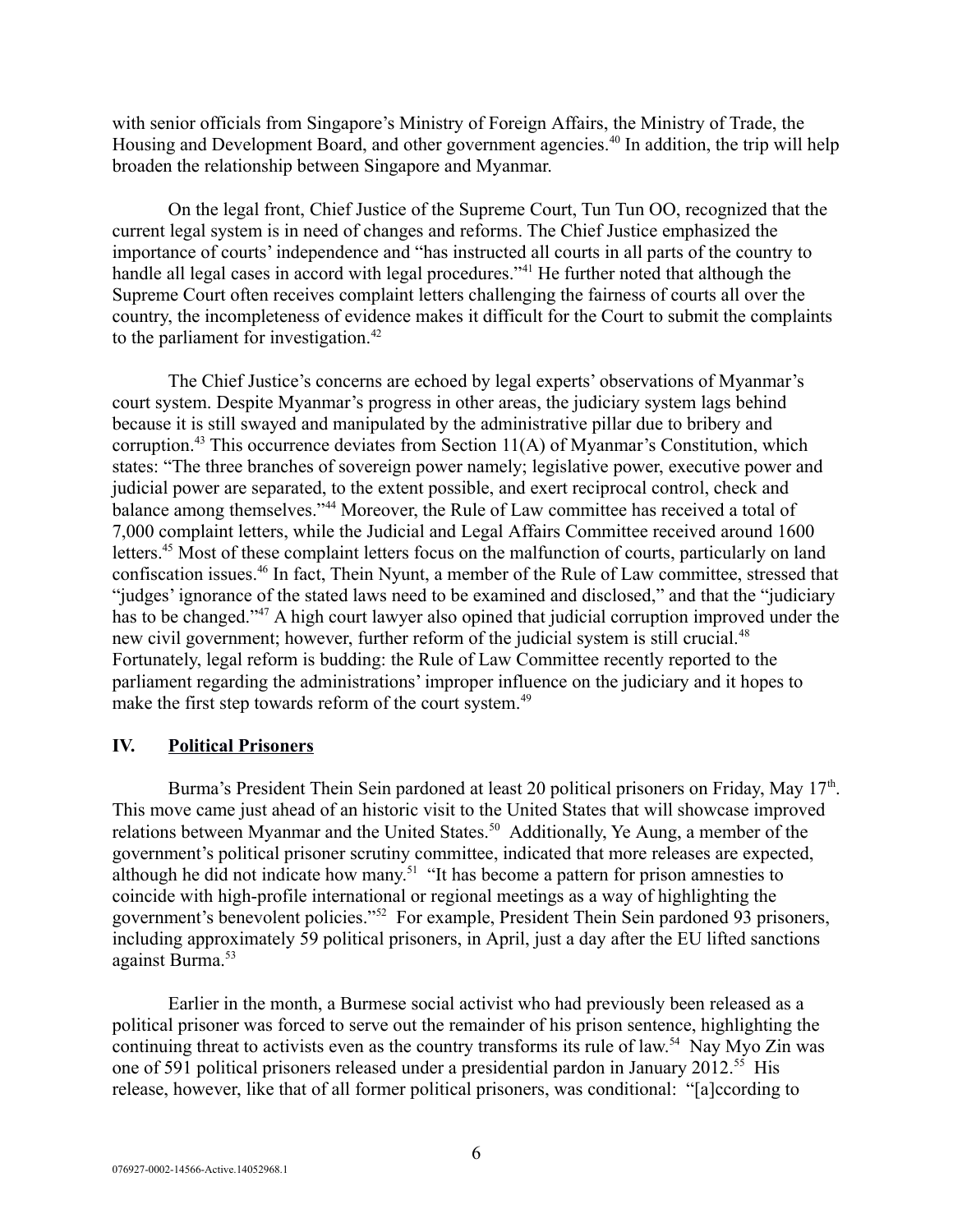Burma's penal code, any former political prisoner who is convicted of another crime is required to serve not only his new prison sentence, but also the remaining years of his old, canceled sentence."<sup>56</sup> This incident stemmed from Nay Myo Zin's refusal to pay a fine of 20,000 kyat (US \$22) after being convicted of defaming a police officer.<sup>57</sup> Instead, he elected to serve a three-month prison sentence.<sup>58</sup> Subsequently, local farmers in the township where he was sentenced collectively paid the fine, but just before his release the district administrator announced that the Ministry of Affairs would require Nay Myo Zin to serve the remaining years of his old, canceled sentence, according to the penal code.<sup>59</sup>

The secretary for the Association for Political Prisoners ("AAPP") released a press statement dated May 8, stating in part: "The case of Nay Myo Zin sends a strong message to thousands of released political prisoners who have similarly been released under Article 401 (1): you are not free. His sentence greatly harms the human rights of released political prisoners and their ability to openly and freely engage in democracy and the national reconciliation process."<sup>60</sup>

#### **V. Economic Development**

#### <span id="page-6-1"></span><span id="page-6-0"></span>**A. Developments in the Legal Framework of Economic Development**

This month, Myanmar announced plans that will boost its economic development and improve the ease of doing business. First, U Soe Thein, executive director of the Myanmar Securities Exchange Centre, stated at a May  $7<sup>th</sup>$  seminar that the upcoming securities and exchange law will be enacted in July.<sup>61</sup> In addition, the Central Bank of Myanmar signed a memorandum of understanding with Daiwa and the Tokyo Stock Exchange to establish a securities exchange.<sup>62</sup> Central Bank's Deputy Governor, Maung Maung Win, confirmed that the proposed Yangon Stock Exchange is expected to be established by the end of 2015.<sup>63</sup> A stock market will be crucial for Myanmar's economic growth and will give local businesses an alternative to bank loans for financing.<sup>64</sup> However, there is another obstacle to a successful Myanmar stock market. Soe Thein estimated that only a few out of Myanmar's 50-some public companies are systematically organized enough to actually meet the operating standards of a typical stock exchange.<sup>65</sup>

To increase trade and investment, the ministry of Commerce declared that it will assign nine high-ranking deputy directors and senior managers to the commercial affairs departments of Myanmar embassies in Belgium, China, Hong Kong, India, Japan, Singapore, South Korea and Thailand.<sup>66</sup> This move is expected to increase trade by 20%, up to US \$22 billion, for the current fiscal year. The ministry hopes to increase Myanmar's exposure to foreign markets and to encourage investment in Myanmar.<sup>67</sup> Consistent with this goal, the ministry also announced an upgrade of its data system this month, which allows it to more accurately identity and rank export amounts and values.<sup>68</sup>

The Small and Medium Enterprise Development Bank stated that Myanmar will establish a Credit Information Bureau, which will allow banks to check borrowers' background for financial loans.<sup>69</sup> The bureau will play a crucial role in developing small and medium enterprises ("SME"). Following the implementation, banks are expected to finance up to 60% of the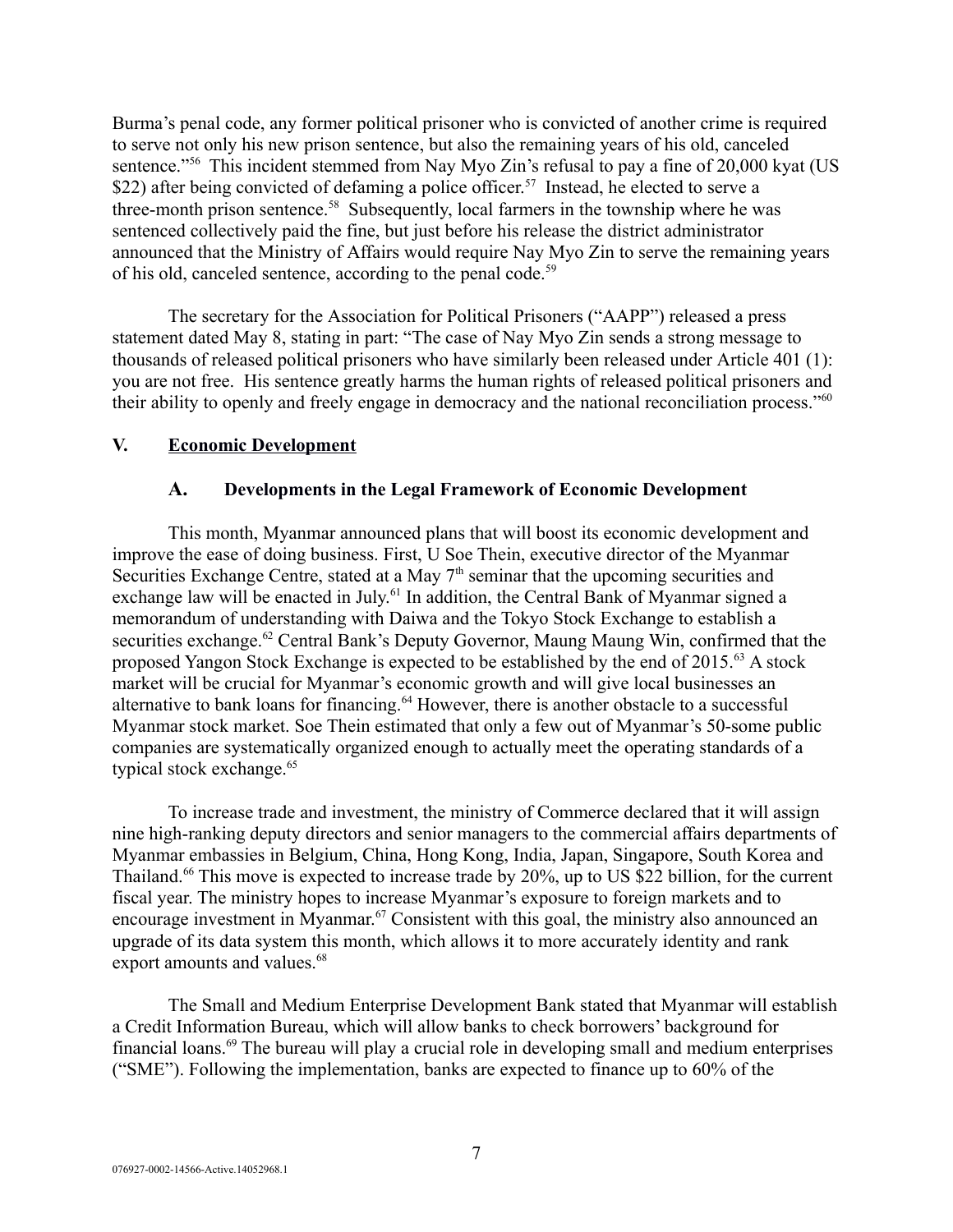collateral of SME's investors.<sup>70</sup> This is necessary for SMEs to obtain investors and financing, as currently, at least 90% of SMEs in industrial sectors fail due to inadequate financing.<sup>71</sup>

The President Office's Minister, Tin Naing Thein, stated that Myanmar is going to form a trade facilitation task force.<sup>72</sup> The task force will facilitate communication and cooperation between government departments and the private sector.<sup>73</sup> The group will discuss suggestions and potential changes, and that information will be relayed to the corresponding government departments.<sup>74</sup> The departments will then publicize their reports in the newspaper and solicit public opinion on the proposed changes.<sup>75</sup> Through the new policy, Myanmar hopes to streamline the trade process, including the export and import procedures.<sup>76</sup>

Additionally, Myanmar Pulses, Beans & Sesame Seeds Merchants Association proposed that the government open a commodity exchange center in Yangon.<sup>77</sup> The center will give businesses access to real-time information of export markets, accurately assess prices, and prevent frauds and verbal agreements in the beans market.<sup>78</sup> The center will be especially valuable, given the serious fluctuations in bean prices due to the lack of information and inaccurate calculation of prices.<sup>79</sup> Moreover, beans are one of Myanmar's most profitable exports, totaling over US  $$110$  million in the 2013-14 fiscal year.<sup>80</sup>

# <span id="page-7-0"></span>**B. Developments in Foreign Investment and Economic Development Projects**

According to President Thein's May  $12<sup>th</sup>$  speech, local and foreign investment in Myanmar increased fivefold in the 2012-13 fiscal year.<sup>81</sup> In the past year, there has been over \$1.4 billion foreign direct investments, with the most investments coming from China, Hong Kong, Japan, South Korea and Singapore.<sup>82</sup> Additionally, a recent report found that the Myanmar Investment Commission granted licenses to 33 foreign companies over the first four months of 2013, with investments totaling US \$815 million.<sup>83</sup> These figures confirm that Myanmar is experiencing great economic growth, especially on the foreign investment and trade front.

Japan strengthened ties with Myanmar when Japanese Prime Minister Shinzo Abe visited Myanmar and met with President Thein Sein this month, the first visit in 36 years by a Japanese prime minister.<sup>84</sup> During the visit, Prime Minister Abe emphasized that Japan is prepared to "support Myanmar's nation-building endeavours by extending all possible assistance from both the public and private sectors."<sup>85</sup> Specifically, Japan, which is Myanmar's biggest creditor, endorsed Myanmar's reform efforts by forgiving nearly \$2 billion in debt and extending a new \$51 billion loan agreement to Myanmar.<sup>86</sup> The new loan will be used for infrastructure improvements, electricity generation, and power generation.<sup>87</sup> Prime Minister Abe also attended the Myanmar–Japan Economic Forum, where he and other Japanese business leaders discussed Myanmar's economic development, touching on topics such as Myanmar's communications, transport, airport, industrial, power, insurance and water projects.<sup>88</sup> Japan's commitment to Myanmar facilitated a recent influx of Japanese business interest and activity in Myanmar. On May  $25<sup>th</sup>$ , Myanmar and Japanese organizations signed an agreement to begin the first phase construction of the Thilawa Special Economic Zone ("SEZ").<sup>89</sup> Two other SEZs, Dawei and Kyaukpyu, are also in the works. In fact, Mitsubishi, Hitherto, and numerous other Japanese companies expressed interest in investing in these SEZs to build infrastructure and factories.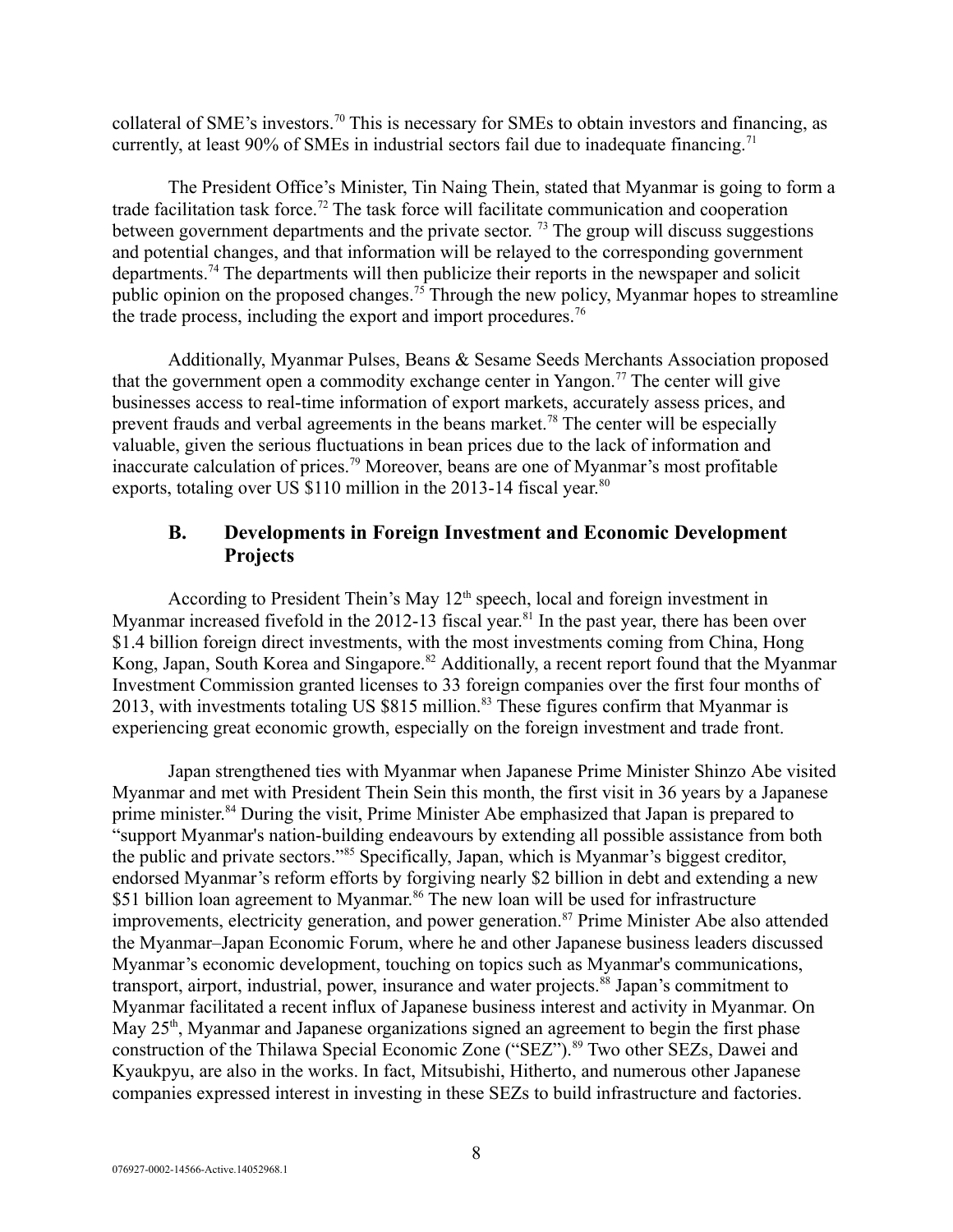Moreover, three Japanese firms, Sumitomo, NEC and NTT Communications, finalized a telecommunication contract with Myanmar this month.<sup>90</sup> Under the contract, the three companies will build a high-speed network that links the cities of Yangon, Mandalay and Nay Pyi Taw, the three most populous cities in Myanmar, to the internet. $91$ 

The U.S. also saw improvements in its economic relationship with Myanmar. President Thein Sein made a state trip to the U.S., marking the first visit by a Myanmar leader in 47 years.<sup>92</sup> A large portion of the meeting between the two presidents focused on Myanmar's economic progress. Particularly, President Obama stated that the U.S. wants to assist in Myanmar's reform, including "the prospect of increasing trade and investment in Myanmar, which can produce jobs and higher standards of living."<sup>93</sup> This month, the U.S. and Myanmar also signed a trade framework agreement.<sup>94</sup> According to the Office of the U.S. Trade Representative, the agreement will pave way for "ongoing dialogue and cooperation on trade and investment issues between the two governments."<sup>95</sup> In addition, the Myanmar–U.S. Trade Council announced that it established offices in Washington, D.C., New York City, and Yangon. The Council will encourage economic activities and investment between U.S. and Myanmar. According to Bart Fisher, the Chairman of the Council, the council's first task is "to remove the remaining U.S. economic sanctions on Myanmar, and to extend duty-free treatment in the United States for the imports of Myanmar under the Generalized System of Preferences."<sup>96</sup> The normalization of U.S.–Myanmar relations is increasing bilateral trade and activity. For instance, General Electric opened up an office in Yangon and expects its operations in Myanmar to double in the next year.<sup>97</sup> Additionally, Myanmar's garment factories will be making their first shipments to the U.S. in June 2013, because of an influx of orders from U.S. buyers following President Thein Sein's trip to the U.S.<sup>98</sup>

Green Earth Power ("GEP"), a Thai company, signed a memorandum of understanding with Myanmar's Ministry of Electric Power to build a solar power plant in Myanmar, the first in the country.<sup>99</sup> When completed, the power plant will be the third largest of its type in the world.<sup>100</sup> GEP expects to sign the power purchase agreement with the Ministry of Electric Power within the next 90 days and to complete construction of the plant within 21 months.<sup>101</sup> This project will significantly improve conditions in Myanmar: currently, only 26% of the country has access to electricity.

Germany is also helping its companies establish business presence in Myanmar. This month, the German Chambers of Commerce and Industry signed an agreement with the Union of Myanmar Federation of Chambers of Commerce to establish an office in Yangon.<sup>102</sup> The new office is expected to open in 3 months, and will be the first European business representative office to open in Myanmar.<sup>103</sup> The new office will provide German and Myanmar companies with a forum to resolve difficulties and to facilitate business exchanges.<sup>104</sup> Increased German business activity in Myanmar is expected to follow, as German companies are showing interest in Myanmar's infrastructure projects, railways, and electricity supply.<sup>105</sup>

As mentioned in the April report, the bidding war for Myanmar's telecommunications licenses is ongoing. Vodafone–China Mobile recently withdrew their joint bid for the two telecommunications licenses offered by Myanmar.<sup>106</sup> The final bids are due on June  $3<sup>rd</sup>$ , while the two winners will be announced on June  $27<sup>th</sup>$ .<sup>107</sup>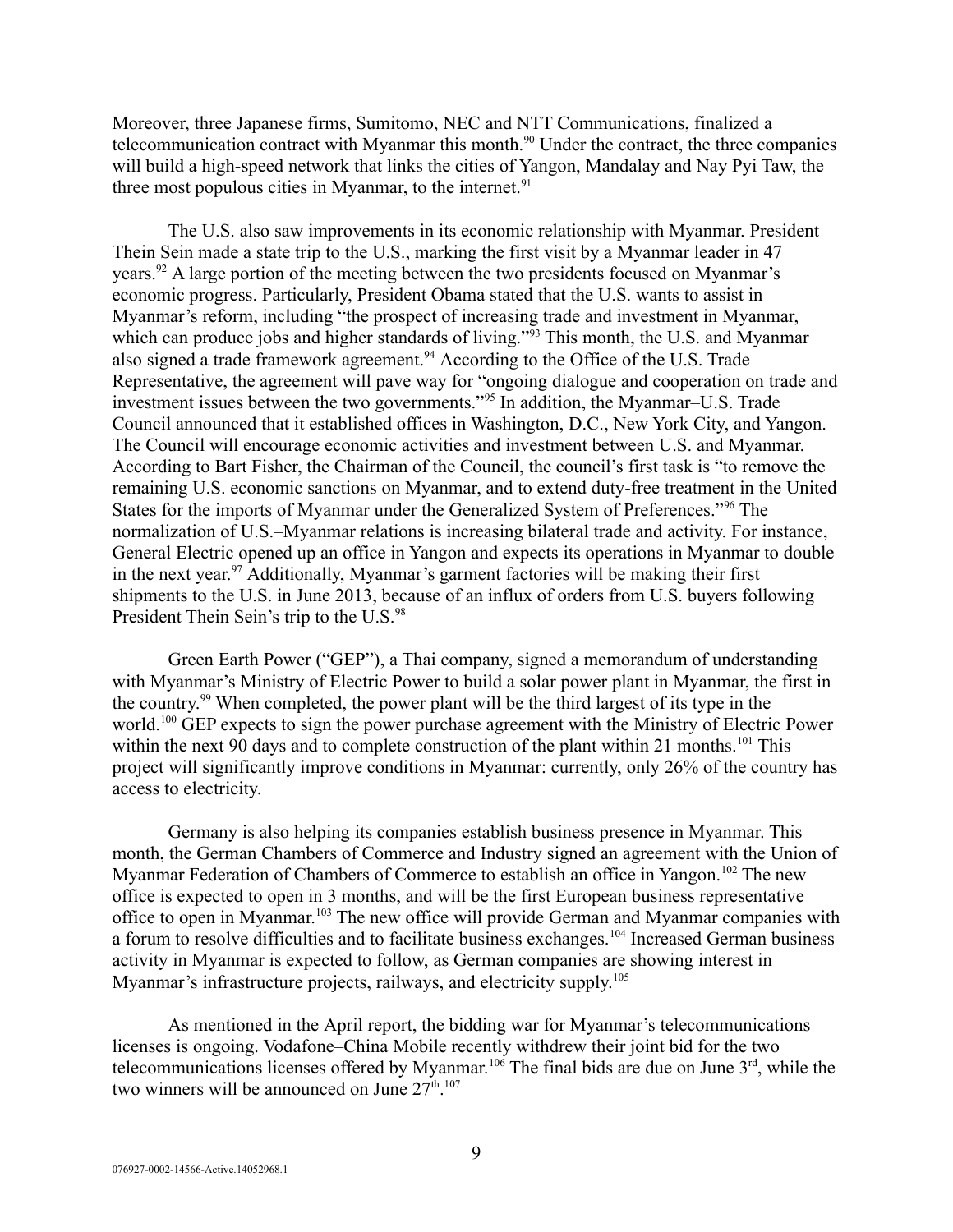#### <span id="page-9-0"></span>**C. Land Seizures**

In May, there were several conflicts over the Myanmar government's seizure of farmland for the Thilawa SEZ, the joint venture mentioned earlier between Myanmar and Japan. Earlier in the year, authorities announced that some residents in the villages around the SEZ will be required to leave their homes.<sup>108</sup> On May 19<sup>th</sup>, 13 representatives of the farmers in Thanlyin met with the Deputy Minister for National Planning and Economic Development, Sett Aung, to discuss the 70,000 acres of farmland seized for the SEZ.<sup>109</sup> Because the project has yet to begin, the farmers requested that they be allowed to grow rice there in the meantime.<sup>110</sup> The deputy minister did not reject the request, but did ask the farmers to get approval from the respective government departments.<sup>111</sup> The deputy minister also promised to give the farmers fair compensation for the seized land.<sup>112</sup> However, the Myanmar Navy later arrested and charged five farmers in Thanlyin's Alwan Sut village, because they continued to cultivate the disputed land after receiving the eviction notices.<sup>113</sup> The farmers face serious charges, such as criminal trespass, obstruction, and abetting. $114$ 

Similar controversies surround the Myanmar–China pipeline project. To construct the 793-km pipeline, which will be completed by the end of May, the Myanmar government seized land from villagers to make room. According to the Myanmar-China Pipeline Watch Committee's report, only 0.0128% of the pipeline's budge was used as compensation for the seized land.<sup>115</sup> In response, 400 villages on Manday Island protested the land seizure and demanded fair compensation for the land, improved roads and creation of jobs.<sup>116</sup> Human Rights Watch also urged the government to drop its charges against 10 protestors who were arrested for their illegal, but peaceful, protest and who were scheduled to appear in court on May  $13<sup>th</sup>$ .<sup>117</sup>

In the Bago region, farmers held a press conference on May  $27<sup>th</sup>$  and accused a local entrepreneur and military officials of seizing their rubber plantations and farmlands.<sup>118</sup> Specifically, the villagers allege that they confiscated and later sold the farmers' land, while the rightful owners of the land were framed and either sent to prison or forced to sign agreements.<sup>119</sup> In one case, a farmer was sent to prison, while his plantation was seized and sold.<sup>120</sup> After he was released from prison, he was offered only 5 million kyats and forced to sign an agreement giving up the land.<sup>121</sup> When the farmer refused to take 5 million kyats for his plantation worth  $450$ million kyats, he was threatened with additional prison time.<sup>122</sup>

Fortunately, Myanmar may be progressing towards addressing the land seizure issues. On May  $10<sup>th</sup>$ , the chairman of the National Economic and Social Advisory Council (NESAC), Tin Htut Oo, met with a group of activists to discuss their concerns over the increasingly common practice of land-grabbing.<sup>123</sup> The chairman noted that the lack of enforcement of land tenure laws is contributing to the problem and giving companies the opportunity to seize land and resources from ethnic communities.<sup>124</sup> He emphasized that Myanmar has existing laws to address land issues, and that "local authority should respect the rule of law."<sup>125</sup> The chairman further urged transparency, stating the Myanmar government should give local communities information about prospective investment projects, allow them a chance to weigh the costs and benefits, and let the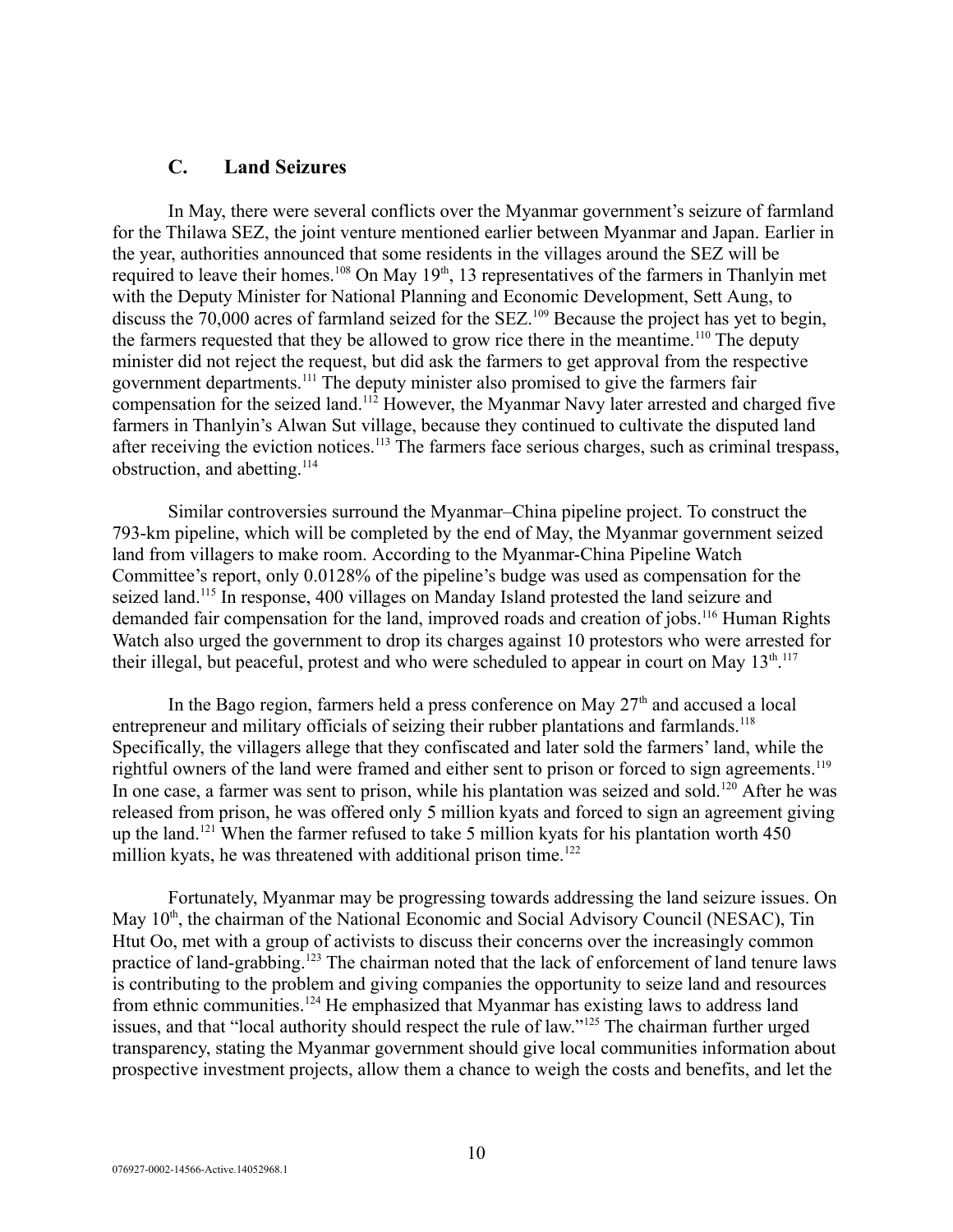villagers voice their concerns.<sup>126</sup> During the meeting, activists <sup>127</sup> suggested that NESAC members should personally visit the sites of land seizure conflict and assess the situation.

# **VI. Ethnic Violence**

## <span id="page-10-2"></span><span id="page-10-1"></span>**A. Kachin**

The Burmese government and ethnic rebels from the Kachin Independence Organization ("KIO") have reached a seven-point ceasefire deal.<sup>128</sup> The deal is the culmination of eight rounds of talks over the past year-and-a-half.<sup>129</sup> Tens of thousands of civilians have been displaced by the violence, which has killed many since a ceasefire and 17 year long truce between the army and the KIO broke down in June of  $2011$ .<sup>130</sup>

The agreement, signed in the capital of Kachin state, includes working towards a ceasefire.<sup>131</sup> The political status of Kachin will be the subject of subsequent talks and discussions.<sup>132</sup> The KIO had originally wanted more than just a ceasefire – asking to bring in international monitors and start political negotiations on autonomy for the Kachin.<sup>133</sup> "The Burmese military was widely condemned late last year when it used air strikes and heavy artillery to bombard KIO positions. The KIO has been fighting for autonomy for more than half a century."<sup>134</sup>

# <span id="page-10-0"></span>**B. Violence Against Muslims**

Burma has struggled with religious unrest since June of 2012 when fighting between ethnic Rakhine Buddhists and Muslim Rohingya erupted in western Rakhine State. That was followed by Rakhine attacks on Rohingya communities in October that political rights groups claimed amounted to ethnic cleansing.<sup>135</sup>

This month an outbreak of violence against Muslims in Lashio marks nearly a year of targeted attacks on Muslims in Burma.<sup>136</sup> The group Physicians for Human Rights ("PHR") recently spent 10 days in central Burma investigating attacks on Muslim civilians.<sup>137</sup> The team interviewed 33 people, including 14 eyewitnesses, and compiled an account of the slaughter of approximately 20 children and four teachers in Meikhtila, Mandalay division.<sup>138</sup> PHR researchers obtained video footage showing Muslims beaten and burned to death, and confirmed the authenticity of these events with GPS, satellite mapping and eyewitness interviews.

Budhist mobs armed with sticks and machetes were seen burning Muslim homes on the second day of violence in Lashio, contradicting contemporaneous government assurances that soldiers had restored calm in the area. "Scores of young men and boys on motorbikes and on foot were seen marauding through the city. By early evening, shops and homes owned by Muslims were still burning in one quarter, underlining the difficulty President Thein Sein faces in containing mounting religious violence in an era of historic reforms since military rule ended in March 2011."<sup>139</sup>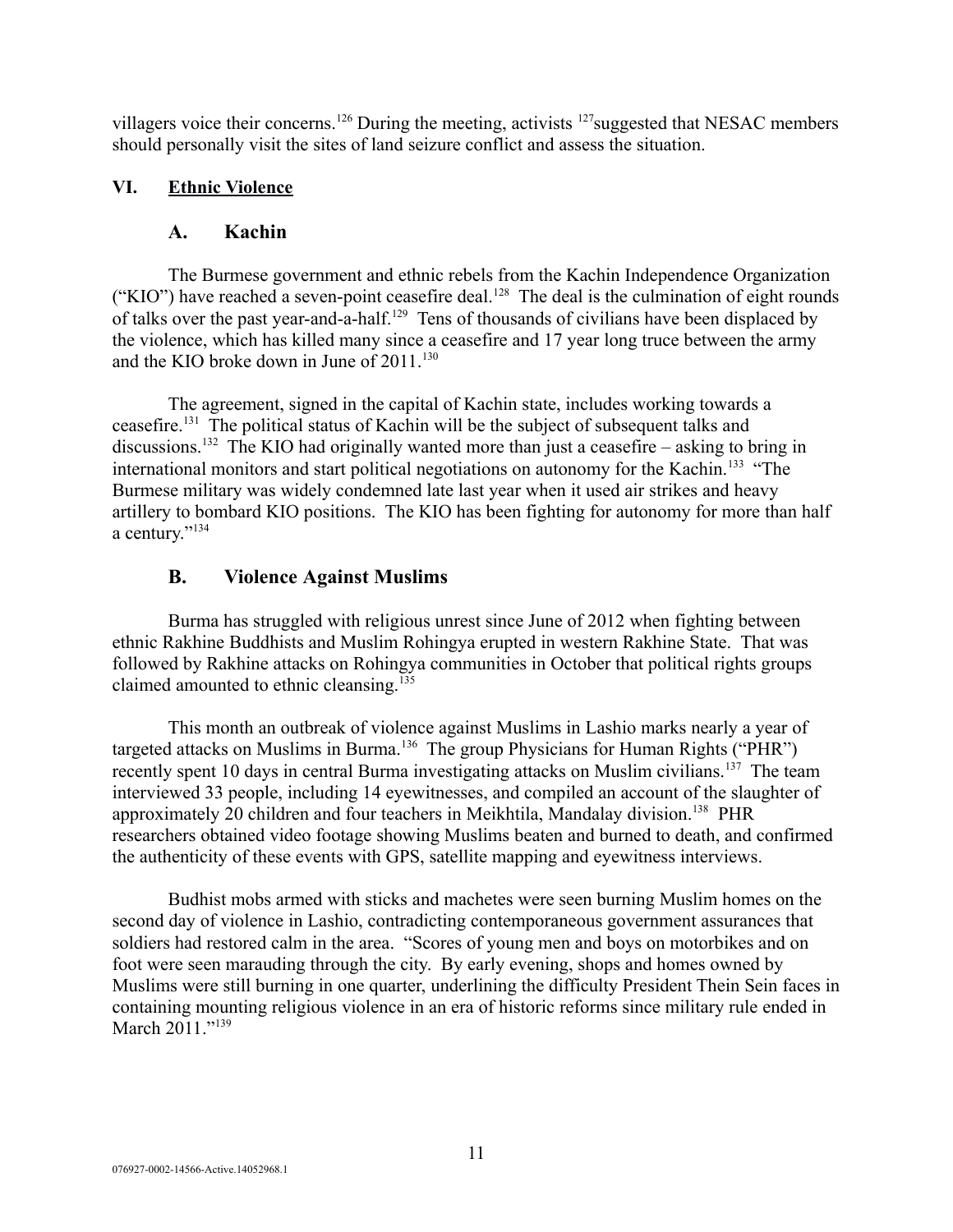1 The Voice of America News, May 22, 2013:<http://www.voanews.com/articleprintview/1665813.html> 2 The Voice of America News, May 22, 2013:<http://www.voanews.com/articleprintview/1665813.html><br>
23 The Voice of America News. May 22, 2013: http://www.voanews.com/articleprintview/1665813.html The Voice of America News, May 22, 2013:<http://www.voanews.com/articleprintview/1665813.html> 4 The Voice of America News, May 22, 2013:<http://www.voanews.com/articleprintview/1665813.html> 5 The Voice of America News, May 22, 2013:<http://www.voanews.com/articleprintview/1665813.html> 6 UPI, May 22, 2013: [http://www.upi.com/Business\\_News/2013/05/22/US-Myanmar-sign-trade-framework-agreement/UPI-78931369198266/](http://www.upi.com/Business_News/2013/05/22/US-Myanmar-sign-trade-framework-agreement/UPI-78931369198266/) 7 The New York Times, May 2, 2013: [http://www.nytimes.com/2013/05/03/world/asia/us-lifts-visa-ban-on-officials-from-myanmar.html?\\_r=0](http://www.nytimes.com/2013/05/03/world/asia/us-lifts-visa-ban-on-officials-from-myanmar.html?_r=0) 8 Mondaq, May 24, 2013: <http://www.mondaq.com/x/241134/Marine+Shipping/EU+Lifts+Financial+Sanctions+Against+Myanmar+Burma> 9 Reuters, May 26, 2013:<http://www.reuters.com/article/2013/05/26/us-myanmar-japan-idUSBRE94P04M20130526><br>10 Today Online May 27 2013: http://www.todayonline.com/world/asia/japan-gives-myanmar-s628m-loan-forgives-de 10 Today Online, May 27,2013:<http://www.todayonline.com/world/asia/japan-gives-myanmar-s628m-loan-forgives-debt> 11 Eleven Myanmar, May 19, 2013: [http://www.elevenmyanmar.com/national/3548-election-commission-refuses-rohingya-applicants.](http://www.elevenmyanmar.com/national/3548-election-commission-refuses-rohingya-applicants) 12 Eleven Myanmar, May 24, 2013: [http://www.elevenmyanmar.com/national/3525-pao-armed-troops-surrounded-nld-s-office-near-taunggyi;](http://www.elevenmyanmar.com/national/3525-pao-armed-troops-surrounded-nld-s-office-near-taunggyi) The Irrawaddy, May 23, 2013: [http://www.irrawaddy.org/archives/35370;](http://www.irrawaddy.org/archives/35370) Eleven Myanmar, May 17, 2013: [http://www.elevenmyanmar.com/national/3525-pao-armed-troops-surrounded-nld-s-office-near-taunggyi.](http://www.elevenmyanmar.com/national/3525-pao-armed-troops-surrounded-nld-s-office-near-taunggyi) 13 Eleven Myanmar, May 22, 2013: [http://elevenmyanmar.com/politics/3602-monopolistic-state-run-newspapers-new-moves-create-competitive-market-with-p](http://elevenmyanmar.com/politics/3602-monopolistic-state-run-newspapers-new-moves-create-competitive-market-with-private-newspapers) [rivate-newspapers.](http://elevenmyanmar.com/politics/3602-monopolistic-state-run-newspapers-new-moves-create-competitive-market-with-private-newspapers) 14 Eleven Myanmar, May 3, 2013: [http://elevenmyanmar.com/politics/3321-press-watch-body-takes-no-action-against-state-run-newspapers-for-ethical-violati](http://elevenmyanmar.com/politics/3321-press-watch-body-takes-no-action-against-state-run-newspapers-for-ethical-violations) [ons.](http://elevenmyanmar.com/politics/3321-press-watch-body-takes-no-action-against-state-run-newspapers-for-ethical-violations) 15 Eleven Myanmar, May 28, 2013: [http://elevenmyanmar.com/national/3680-authorities-ban-trucks-carrying-the-daily-eleven-newspapers-on-yangon-mandala](http://elevenmyanmar.com/national/3680-authorities-ban-trucks-carrying-the-daily-eleven-newspapers-on-yangon-mandalay-highway) [y-highway.](http://elevenmyanmar.com/national/3680-authorities-ban-trucks-carrying-the-daily-eleven-newspapers-on-yangon-mandalay-highway) 16 Mizzima, April 24, 2013: [http://www.mizzima.com/news/inside-burma/9273-mystery-identity-of-dr-seik-phwar-to-be-unveiled.html.](http://www.mizzima.com/news/inside-burma/9273-mystery-identity-of-dr-seik-phwar-to-be-unveiled.html) 17 Eleven Myanmar, May 21, 2013: [http://elevenmyanmar.com/politics/3577-parliament-to-reveal-mysterious-blogger-s-id.](http://elevenmyanmar.com/politics/3577-parliament-to-reveal-mysterious-blogger-s-id) 18 The Irrawaddy, May 2, 2013: [http://www.irrawaddy.org/archives/33531.](http://www.irrawaddy.org/archives/33531) 19 The Myanmar Times, May 13, 2013: [http://www.mmtimes.com/index.php/national-news/6699-calls-for-media-law-to-protect-minorities.html.](http://www.mmtimes.com/index.php/national-news/6699-calls-for-media-law-to-protect-minorities.html) 20 The Irrawaddy, May 2, 2013: [http://www.irrawaddy.org/archives/33531.](http://www.irrawaddy.org/archives/33531) 21 The Irrawaddy, May 2, 2013: [http://www.irrawaddy.org/archives/33540.](http://www.irrawaddy.org/archives/33540) 22 Reporters Without Borders, May 3, 2013: [http://en.rsf.org/world-press-freedom-day-03-05-2013,44560.html.](http://en.rsf.org/world-press-freedom-day-03-05-2013,44560.html)<br>23 Revenue Watch Institute. May 8, 2013: http://www.revenuewatch.org/rgi/report. 23 Revenue Watch Institute, May 8, 2013: [http://www.revenuewatch.org/rgi/report.](http://www.revenuewatch.org/rgi/report)<br>24 Revenue Watch Institute. May 8, 2013: http://www.revenuewatch.org/countries/ 24 Revenue Watch Institute, May 8, 2013: [http://www.revenuewatch.org/countries/asia-pacific/myanmar/overview.](http://www.revenuewatch.org/countries/asia-pacific/myanmar/overview) 25 The Irrawaddy, May 27, 2013: [http://www.irrawaddy.org/archives/35543.](http://www.irrawaddy.org/archives/35543) 26 See, e.g., Mizzima, April 18, 2011: [http://www.mizzima.com/business/corruption-in-burma/5152-corruption-in-burma-part-iv-education-and-the-power-of-mo](http://www.mizzima.com/business/corruption-in-burma/5152-corruption-in-burma-part-iv-education-and-the-power-of-money.html) [ney.html](http://www.mizzima.com/business/corruption-in-burma/5152-corruption-in-burma-part-iv-education-and-the-power-of-money.html) 27 Eleven Myanmar, May 29, 2013: [http://elevenmyanmar.com/national/3709-authorities-warn-schools-against-forcible-cash-donations-in-enrolment.](http://elevenmyanmar.com/national/3709-authorities-warn-schools-against-forcible-cash-donations-in-enrolment) 28 Eleven Myanmar, May 30, 2013: [http://www.elevenmyanmar.com/politics/3724-control-of-money-laundering-law-now-in-place-for-amendment.](http://www.elevenmyanmar.com/politics/3724-control-of-money-laundering-law-now-in-place-for-amendment) 29 The Irrawaddy, May 20, 2013:<http://www.irrawaddy.org/archives/34997><br>30 The Irrawaddy. May 20, 2013: http://www.irrawaddy.org/archives/34997 30 The Irrawaddy, May 20, 2013:<http://www.irrawaddy.org/archives/34997> 31 The Irrawaddy, May 20, 2013:<http://www.irrawaddy.org/archives/34997> 32 The Irrawaddy, May 20, 2013:<http://www.irrawaddy.org/archives/34997> 33 The Irrawaddy, May 20, 2013:<http://www.irrawaddy.org/archives/34997> 34 Eleven Media Group, May 22, 2013: <http://elevenmyanmar.com/national/science-tech/3597-myanmar-s-first-internet-freedom-forum-to-be-held-in-yangon> 35 The Irrawaddy, May 2, 2013:<http://www.irrawaddy.org/archives/33508> 36 The Irrawaddy, May 2, 2013:<http://www.irrawaddy.org/archives/33508> 37 The Irrawaddy, May 2, 2013:<http://www.irrawaddy.org/archives/33508> 38 Vietnam plus, May 22, 2013: <http://en.vietnamplus.vn/Home/First-Myanmar-parliamentarians-visit-Singapore/20135/34720.vnplus>  $\overline{1d}$ . 40 *Id.*  41 Eleven Myanmar, May 25, 2013: <http://elevenmyanmar.com/politics/3636-all-courts-in-myanmar-urged-to-lawfully-deal-with-cases> 42 *Id.*  43 Eleven Myanmar, May 28, 2013: <http://www.elevenmyanmar.com/national/3681-poor-functions-of-myanmar-judiciary-remains-unchanged> 44 *Id.*  45 *Id.* 46 *Id.*  47 *Id.*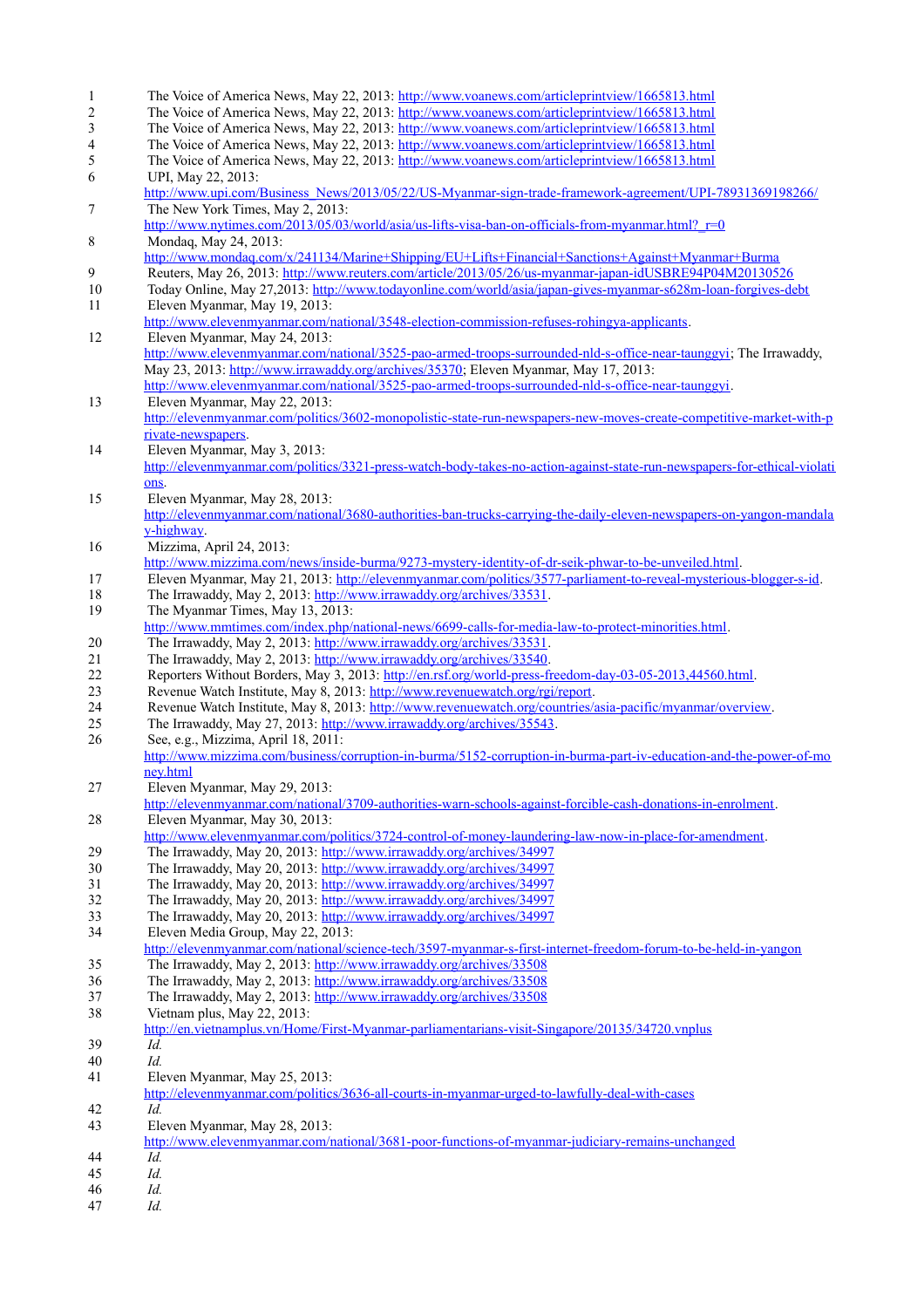- 48 *Id.* 49 *Id.* The Huffington Post, May 17, 2013, [http://www.huffingtonpost.com/2013/05/17/myanmar-pardons-political-prisoners\\_n\\_3292172.html?utm\\_hp\\_ref=world](http://www.huffingtonpost.com/2013/05/17/myanmar-pardons-political-prisoners_n_3292172.html?utm_hp_ref=world) 51 *Id*. 52 *Id*. 53 *Id*. 54 The Irrawaddy, May 8, 2013,<http://www.irrawaddy.org/archives/34012> 55 *Id*. 56 *Id*. 57 *Id*. 58 *Id*. 59 *Id*. 60 The Asian Correspondent, May 9, 2013, <http://asiancorrespondent.com/107422/ex-political-prisoners-rearrest-challenges-legal-topic-in-burma/> 61 Myanmar Times, May 13, 2013: <http://www.mmtimes.com/index.php/business/6735-securities-law-seen-as-big-step-to-exchange.html> 62 Myanmar Times, May 13, 2013: <http://www.mmtimes.com/index.php/business/6735-securities-law-seen-as-big-step-to-exchange.html> 63 The Irrawaddy, May 29, 2013:<http://www.irrawaddy.org/archives/35833> 64 The Irrawaddy, May 29, 2013:<http://www.irrawaddy.org/archives/35833> 65 Eleven Myanmar, May 30, 2013: [http://www.elevenmyanmar.com/business/3721-handful-myanmar-s-companies-meet-stock-exchange-requirements-securit](http://www.elevenmyanmar.com/business/3721-handful-myanmar-s-companies-meet-stock-exchange-requirements-security-expert) [y-expert](http://www.elevenmyanmar.com/business/3721-handful-myanmar-s-companies-meet-stock-exchange-requirements-security-expert) 66 Myanmar Times, May 6, 2013: <http://www.mmtimes.com/index.php/business/6654-trade-envoys-sent-to-major-markets.html> 67 Myanmar Times, May 6, 2013: <http://www.mmtimes.com/index.php/business/6654-trade-envoys-sent-to-major-markets.html> 68 Myanmar Times, May 6, 2013: <http://www.mmtimes.com/index.php/business/6654-trade-envoys-sent-to-major-markets.html> 69 Eleven Myanmar, May 19, 2013:<http://elevenmyanmar.com/business/3556-credit-information-bureau-to-be-formed> 70 Eleven Myanmar, May 19, 2013:<http://elevenmyanmar.com/business/3556-credit-information-bureau-to-be-formed> 71 Eleven Myanmar, May 19, 2013:<http://elevenmyanmar.com/business/3556-credit-information-bureau-to-be-formed> 72 Eleven Myanmar, May 22, 2013:<http://elevenmyanmar.com/business/3600-myanmar-to-form-trade-facilitation-force> 73 Eleven Myanmar, May 22, 2013:<http://elevenmyanmar.com/business/3600-myanmar-to-form-trade-facilitation-force> 74 Eleven Myanmar, May 22, 2013:<http://elevenmyanmar.com/business/3600-myanmar-to-form-trade-facilitation-force> 75 Eleven Myanmar, May 22, 2013:<http://elevenmyanmar.com/business/3600-myanmar-to-form-trade-facilitation-force> 76 Eleven Myanmar, May 22, 2013:<http://elevenmyanmar.com/business/3600-myanmar-to-form-trade-facilitation-force> 77 Eleven Myanmar, May 26, 2013: <http://www.elevenmyanmar.com/business/3649-yangon-to-open-commodity-exchange-centre> 78 Eleven Myanmar, May 26, 2013: <http://www.elevenmyanmar.com/business/3649-yangon-to-open-commodity-exchange-centre> 79 Eleven Myanmar, May 26, 2013: <http://www.elevenmyanmar.com/business/3649-yangon-to-open-commodity-exchange-centre> 80 Eleven Myanmar, May 30, 2013: <http://www.elevenmyanmar.com/business/3715-myanmar-gets-nearly-us-300-million-from-agricultural-exports> 81 The Irrawaddy, May 13, 2013:<http://www.irrawaddy.org/archives/34427> 82 The Irrawaddy, May 13, 2013:<http://www.irrawaddy.org/archives/34427><br>83 Eleven Myanmar May 19 2013: Eleven Myanmar, May 19, 2013: <http://www.elevenmyanmar.com/business/3541-investment-commission-approves-33-companies-in-first-quarter> 84 The Nation, May 30, 2013: <http://www.nationmultimedia.com/opinion/Japan-uses-aid-to-boost-presence-in-Myanmar-30207151.html> 85 The Nation, May 30, 2013: <http://www.nationmultimedia.com/opinion/Japan-uses-aid-to-boost-presence-in-Myanmar-30207151.html> 86 Today Online, May 27, 2013:<http://www.todayonline.com/world/asia/japan-gives-myanmar-s628m-loan-forgives-debt> 87 Today Online, May 27, 2013:<http://www.todayonline.com/world/asia/japan-gives-myanmar-s628m-loan-forgives-debt> 88 Eleven Myanmar, May 25, 2013: <http://www.elevenmyanmar.com/business/3639-japanese-prime-minister-attends-myanmar-japan-economic-forum> 89 Eleven Myanmar, May 27, 2013: <http://elevenmyanmar.com/business/3657-construction-of-thilawa-sez-to-begin-in-october> 90 Eleven Myanmar, May 24, 2013: <http://www.elevenmyanmar.com/business/3620-sumitomo-nec-ntt-to-build-telecom-network-in-myanmar> 91 Eleven Myanmar, May 24, 2013: <http://www.elevenmyanmar.com/business/3620-sumitomo-nec-ntt-to-build-telecom-network-in-myanmar> 92 Bloomberg News, May 20, 2013: <http://www.bloomberg.com/news/2013-05-20/obama-lauds-myanmar-s-progress-as-opening-economic-opportunities.html> 93 Bloomberg News, May 20, 2013: <http://www.bloomberg.com/news/2013-05-20/obama-lauds-myanmar-s-progress-as-opening-economic-opportunities.html> 94 UPI, May 22, 2013:
- [http://www.upi.com/Business\\_News/2013/05/22/US-Myanmar-sign-trade-framework-agreement/UPI-78931369198266/](http://www.upi.com/Business_News/2013/05/22/US-Myanmar-sign-trade-framework-agreement/UPI-78931369198266/)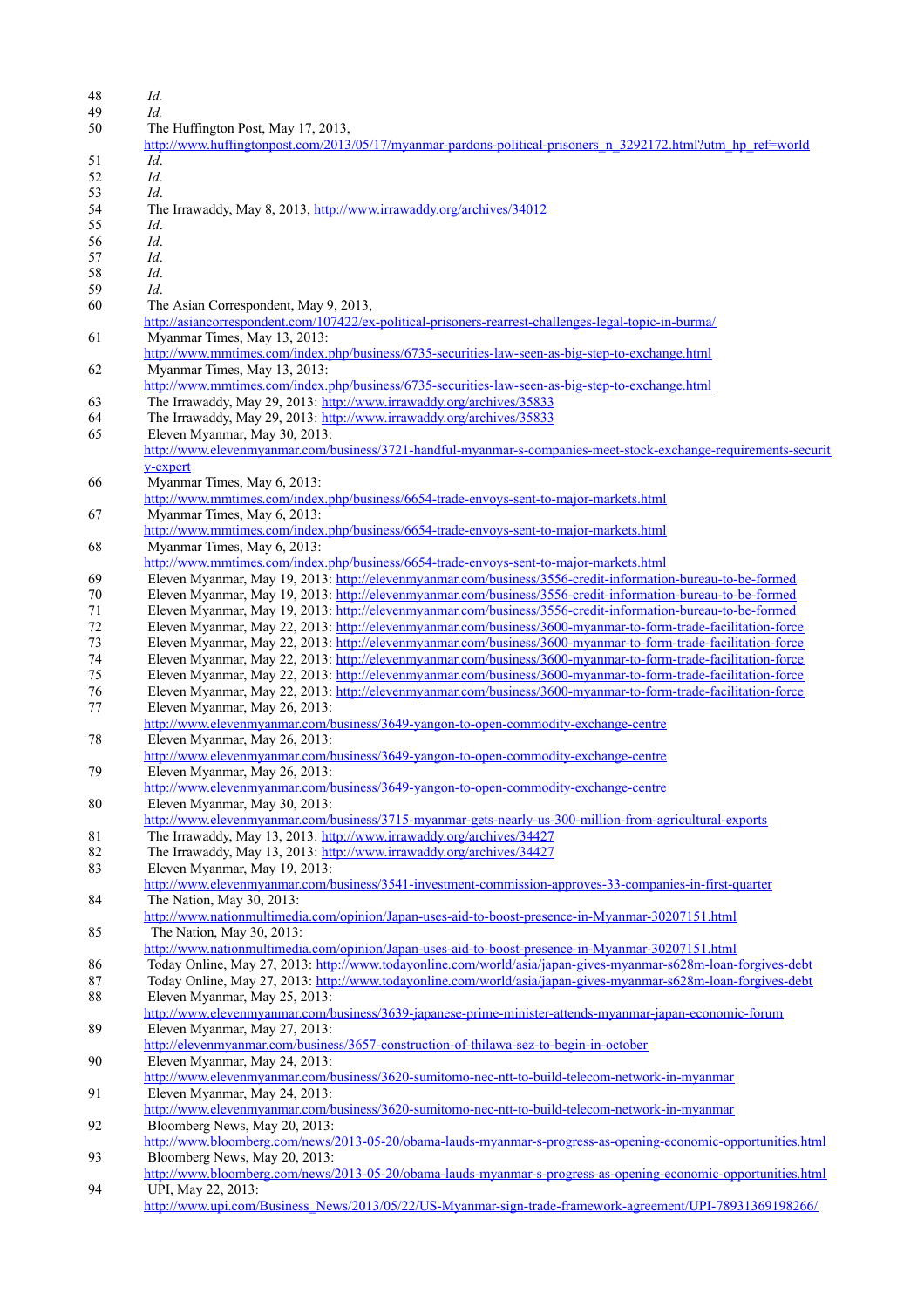| 95         | UPI, May 22, 2013:<br>http://www.upi.com/Business_News/2013/05/22/US-Myanmar-sign-trade-framework-agreement/UPI-78931369198266/                                                                                                                   |
|------------|---------------------------------------------------------------------------------------------------------------------------------------------------------------------------------------------------------------------------------------------------|
| 96         | Herald Online, May 20, 2013:                                                                                                                                                                                                                      |
| 97         | http://www.heraldonline.com/2013/05/20/4877347/myanmar-united-states-trade-council.html<br>Myanmar Times, May 23, 2013:                                                                                                                           |
| 98         | http://www.mmtimes.com/index.php/national-news/6856-ge-to-double-domestic-interests.html<br>Eleven Myanmar, May 27, 2013: http://elevenmyanmar.com/business/3667-myanmar-to-start-garment-export-to-us-in-june                                    |
| 99         | The Nation, May 4, 2013:                                                                                                                                                                                                                          |
| 100        | http://www.nationmultimedia.com/business/Green-Earth-Power-to-develop-Myanmars-first-solar--30205371.html<br>The Nation, May 4, 2013:                                                                                                             |
| 101        | http://www.nationmultimedia.com/business/Green-Earth-Power-to-develop-Myanmars-first-solar--30205371.html<br>The Nation, May 4, 2013:                                                                                                             |
| 102        | http://www.nationmultimedia.com/business/Green-Earth-Power-to-develop-Myanmars-first-solar--30205371.html<br>Myanmar Times, May 6, 2013: http://www.mmtimes.com/index.php/business/6658-german-firms-on-the-move.html                             |
| 103        | Myanmar Times, May 6, 2013: http://www.mmtimes.com/index.php/business/6658-german-firms-on-the-move.html                                                                                                                                          |
| 104        | Myanmar Times, May 6, 2013: http://www.mmtimes.com/index.php/business/6658-german-firms-on-the-move.html                                                                                                                                          |
| 105        | Myanmar Times, May 6, 2013: http://www.mmtimes.com/index.php/business/6658-german-firms-on-the-move.html                                                                                                                                          |
| 106        | Bloomberg News, May 31, 2013:<br>http://www.bloomberg.com/news/2013-05-31/vodafone-china-mobile-withdraw-bid-for-myanmar-telecom-licenses.html                                                                                                    |
| 107        | Bloomberg News, May 31, 2013:                                                                                                                                                                                                                     |
|            | http://www.bloomberg.com/news/2013-05-31/vodafone-china-mobile-withdraw-bid-for-myanmar-telecom-licenses.html                                                                                                                                     |
| 108        | Eleven Myanmar, May 20, 2013:<br>http://www.elevenmyanmar.com/business/3570-thilawa-economic-zone-s-70-000-acres-to-be-farmed                                                                                                                     |
| 109        | Eleven Myanmar, May 20, 2013:                                                                                                                                                                                                                     |
| 110        | http://www.elevenmyanmar.com/business/3570-thilawa-economic-zone-s-70-000-acres-to-be-farmed<br>Eleven Myanmar, May 20, 2013:                                                                                                                     |
| 111        | http://www.elevenmyanmar.com/business/3570-thilawa-economic-zone-s-70-000-acres-to-be-farmed<br>Eleven Myanmar, May 20, 2013:                                                                                                                     |
| 112        | http://www.elevenmyanmar.com/business/3570-thilawa-economic-zone-s-70-000-acres-to-be-farmed<br>Eleven Myanmar, May 20, 2013:                                                                                                                     |
| 113        | http://www.elevenmyanmar.com/business/3570-thilawa-economic-zone-s-70-000-acres-to-be-farmed<br>Myanmar Times, May 27, 2013:                                                                                                                      |
| 114        | http://www.mmtimes.com/index.php/national-news/yangon/6887-police-charge-thanlyin-farmers.html<br>Myanmar Times, May 27, 2013:                                                                                                                    |
| 115        | http://www.mmtimes.com/index.php/national-news/yangon/6887-police-charge-thanlyin-farmers.html<br>Energy Tribune, May 6, 2013:<br>http://www.energytribune.com/76512/chinas-myanmar-pipeline-drama-continues-to-unfold#sthash.e0bOMBHt.q1414Xta.d |
|            | pbs                                                                                                                                                                                                                                               |
| 116        | Reuters, May 11, 2013: http://www.reuters.com/article/2013/05/11/myanmar-pipeline-idUSL3N0DS03C20130511                                                                                                                                           |
| 117<br>118 | Human Rights Watch, May 11, 2013: http://www.hrw.org/news/2013/05/11/burma-china-led-oil-gas-projects-spark-arrests<br>Eleven Myanmar, May 28, 2013:                                                                                              |
| 119        | http://www.elevenmyanmar.com/national/3684-farmers-cry-foul-over-land-confiscations-in-bago-region<br>Eleven Myanmar, May 28, 2013:                                                                                                               |
| 120        | http://www.elevenmyanmar.com/national/3684-farmers-cry-foul-over-land-confiscations-in-bago-region<br>Eleven Myanmar, May 28, 2013:<br>http://www.elevenmyanmar.com/national/3684-farmers-cry-foul-over-land-confiscations-in-bago-region         |
| 121        | Eleven Myanmar, May 28, 2013:<br>http://www.elevenmyanmar.com/national/3684-farmers-cry-foul-over-land-confiscations-in-bago-region                                                                                                               |
| 122        | Eleven Myanmar, May 28, 2013:<br>http://www.elevenmyanmar.com/national/3684-farmers-cry-foul-over-land-confiscations-in-bago-region                                                                                                               |
| 123        | The Irrawaddy, May 12, 2013: http://www.irrawaddy.org/archives/34337                                                                                                                                                                              |
| 124        | The Irrawaddy, May 12, 2013: http://www.irrawaddy.org/archives/34337                                                                                                                                                                              |
| 125        | The Irrawaddy, May 12, 2013: http://www.irrawaddy.org/archives/34337                                                                                                                                                                              |
| 126<br>127 | The Irrawaddy, May 12, 2013: http://www.irrawaddy.org/archives/34337<br>The Irrawaddy, May 12, 2013: http://www.irrawaddy.org/archives/34337                                                                                                      |
| 128        | BBC, May 30, 2013, http://www.bbc.co.uk/news/world-asia-22716088                                                                                                                                                                                  |
| 129        | Id.                                                                                                                                                                                                                                               |
| 130        | Id.                                                                                                                                                                                                                                               |
| 131        | Id.                                                                                                                                                                                                                                               |
| 132        | Id.                                                                                                                                                                                                                                               |
| 133        | Id.                                                                                                                                                                                                                                               |
| 134        | Id.                                                                                                                                                                                                                                               |
| 135        | The Independent, May 29, 2013,<br>http://www.independent.co.uk/news/world/asia/muslim-homes-burned-by-buddhist-gangs-on-second-day-of-attacks-in-bur<br>ma-8636543.html                                                                           |
| 136        | Democratic Voice of Burma, May 30, 2013,<br>http://www.dvb.no/analysis/burma-must-take-steps-to-quell-ethnic-violence/28541                                                                                                                       |
| 137        | Id.                                                                                                                                                                                                                                               |
| 138        | Id.                                                                                                                                                                                                                                               |